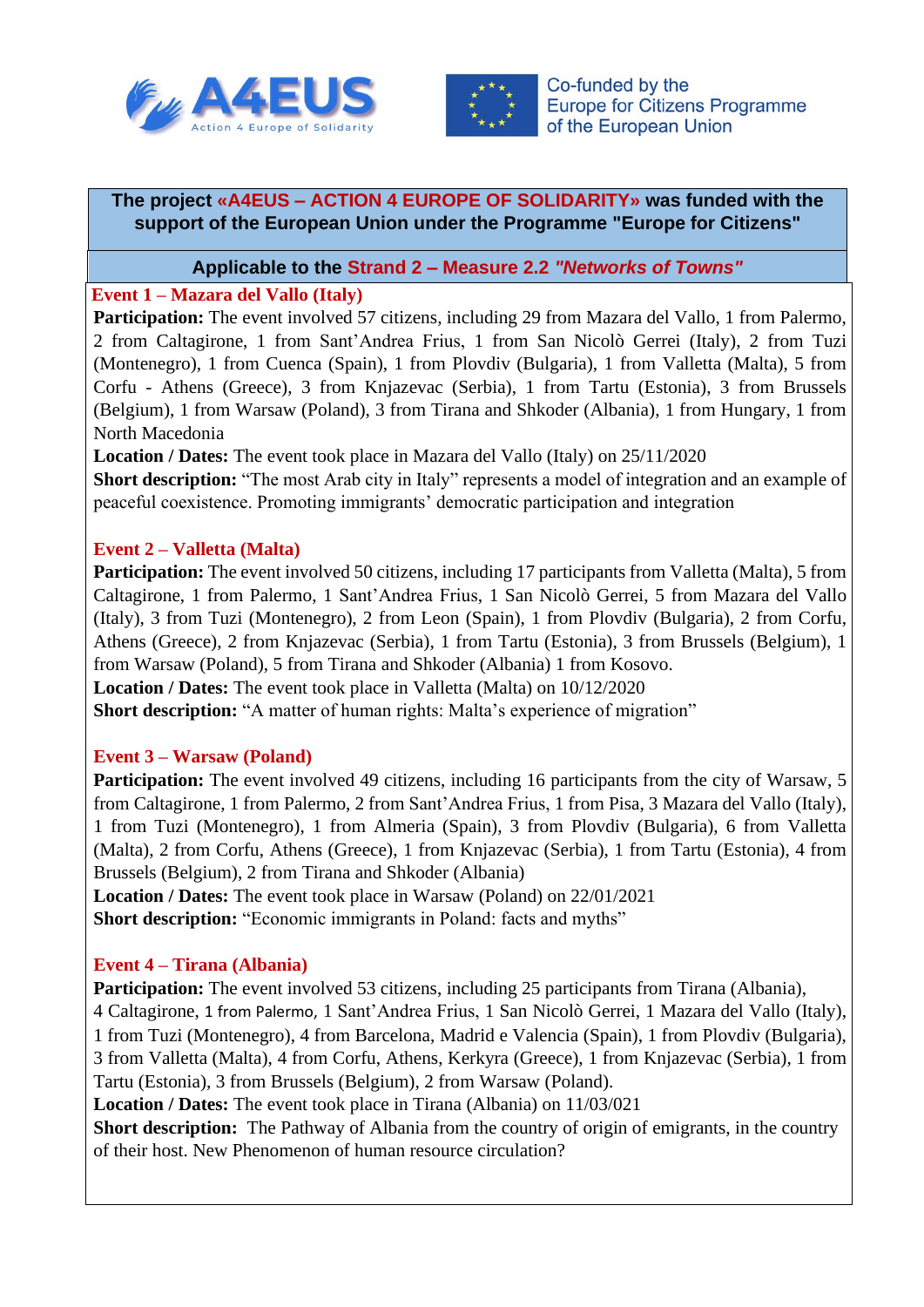



### **Event 5 – Tuzi (Montenegro)**

**Participation:** The event involved 49 citizens, including 23 participants from Tuzi (Montenegro), 8 from Caltagirone, 1 from Palermo, 1 from Sant'Andrea Frius, San Nicolò Gerrei, Mazara del Vallo (Italy), 3 from Barcelona, Madrid e Valencia (Spain), 1 from Plovdiv (Bulgaria), 3 from Valletta (Malta), 2 from Kerkyra (Greece), 2 from Knjazevac (Serbia), 1 from Tartu (Estonia), 2 from Brussels (Belgium), 1 from Warsaw (Poland), 1 from Tirana (Albania);

**Location / Dates:** The event took place in Tuzi (Montenegro) on 26/02/2021 **Short description:** "Small countries towards protection and solidarity"

## **Event 6 – Kerkyra (Greece)**

**Participation:** The event involved 45 citizens, including 14 participants from Kerkyra (Greece), 1 from Palermo, 11 from Caltagirone, 1 from Sant'Andrea Frius, 1 from Mazara del Vallo (Italy), 4 from Valencia, Almeria (Spain), 1 from Plovdiv (Bulgaria), 3 from Valletta (Malta), Corfu, Athens, 1 from Tuzi (Montenegro), 1 from Knjazevac (Serbia), 1 from Tartu (Estonia), 3 from Brussels (Belgium), 2 from Warsaw (Poland), 1 from Tirana (Albania).

**Location / Dates:** The event took place in Kerkyra (Greece) on 09/03//2021

**Short description:** Intercultural dialogue as a driving force for integrating immigrants' population

#### **Event 7 - Warsaw (Poland)**

**Participation:** The event involved 42 citizens, including 18 participants from Warsaw (Poland), 1 from Palermo, 1 from Caltagirone, 1 from Sant'Andrea Frius, 1 from San Nicolò Gerrei, 1 from Mazara del Vallo (Italy), 3 from Valencia, Almeria (Spain), 1 from Plovdiv (Bulgaria), 4 from Valletta (Malta), 4 from Corfu, Athens, Kerkyra (Greece), 1 from Tuzi (Monyenegro), 2 from Knjazevac (Serbia), 1 from Tartu (Estonia), 1 from Brussels (Belgium), 2 from Tirana and Shkoder (Albania).

**Location / Dates:** The event took place in Warsaw (Poland) on 20/04/2021

**Short description:** Integration of migrants in Poland

#### **Event 8 – Almeria (Spain)**

Participation: The event involved 49 citizens, including 25 participants from Almeria, Valencia, Barcellona (Spain), 6 from Caltagirone, 2 from Sant'Andrea Frius, 1 from Usini, 1 Mazara del Vallo (Italy), 1 from Plovdiv (Bulgaria), 2 from Valletta (Malta), 2 from Corfu, Kerkyra (Greece), 1 from Tuzi (Montenegro), 1 from Knjazevac (Serbia), 1 from Tartu (Estonia), 3 from Brussels (Belgium), 1 from Tirana (Albania), 1 from Lithuania, 2 from Warsaw (Poland), .

**Location / Dates:** The event took place in Almeria (Spain) on 13/04/2021 **Short description:** Understanding the migration phenomenon in Spain

## **Event 9 – Rome-Bruxelles (Italy/Belgium)**

**Participation:** The event involved 79 citizens, including 11 from Brussels (Belgium), 47 from Rome, 2 from Caltagirone, 1 from Sant'Andrea Frius, 1 from Mazara del Vallo (Italy), 2 from Valencia, Almeria (Spain), 1 from Plovdiv (Bulgaria), 3 from Valletta (Malta), 2 from Athens, Kerkyra (Greece), 1 from Tuzi (Montenegro), 1 from Knjazevac (Serbia), 1 Tartu (Estonia), 3 from Tirana and Shkoder (Albania), 1 from Ghana, 1 from Portugal, 1 from Warsaw (Poland).

**Location / Dates:** The event took place in Rome (Italy) and Brussels (Belgium) on 29/04/2021 **Short description:** Residenza G. Tovini Collegio Universitario Don Nicola Mazza – Students volunteers' experiences